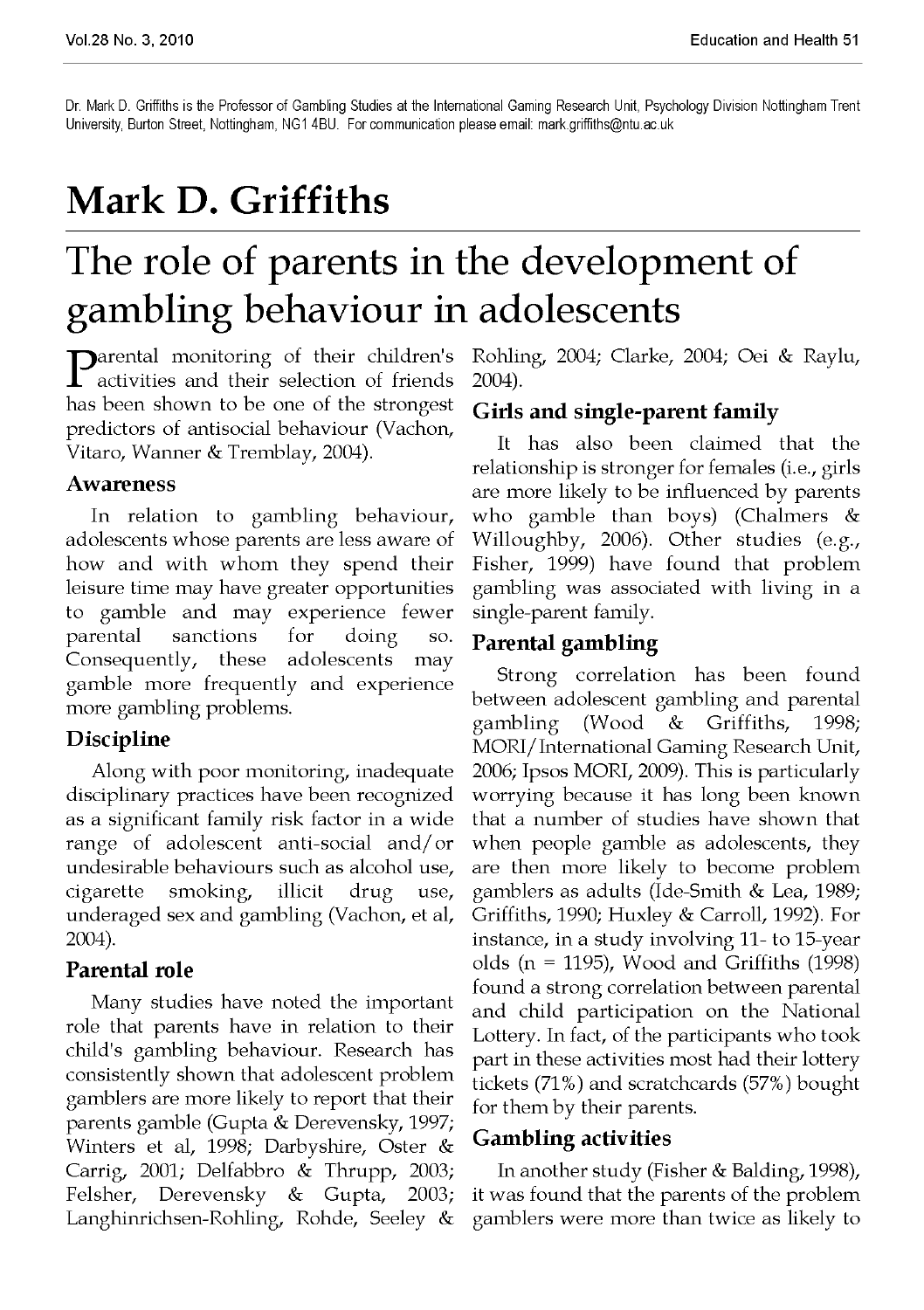have gambled on each of nine different forms of commercial gambling activities compared to the parents of non-problem gamblers. Adolescent problem gamblers were more than three times as likely as the other adolescents to report that they thought their parents gambled too much. The problem gamblers' parents appeared less likely to disapprove of adolescent gambling than the other parents. The most common companions overall for lottery and scratchcard gambling were the adolescents' parents.

#### Internet gambling

Parental gambling does not just concern lottery gambling. The 2007 British adolescent prevalence study surveyed 8,017 young British people aged between 12 and 15 years of age about their Internet gambling behaviour (Griffiths & Wood, 2007).

In order to ascertain their experience of gambling on the Internet, adolescents were asked 'Have you ever played any National Lottery game on the Internet?' Those who had done so were also asked 'Which, if any, of the following games have you played in the past 7 days?' and were presented with the following options: (i) instant win games for money,  $(ii)$  free instant win games,  $(iii)$ lotto, and (iv) one of the other lottery draw games.

Those who had experience of gambling online were also asked how they played National Lottery games on the Internet, and presented with the options: (i) the system let me register, (ii) I played along with my parents, (iii) another adult let me play, (v) I used my parent's/guardian's online National Lottery account with their permission, (v) I used my parent's/guardian's online National Lottery account without their permission, and (vi) played free games.

The results showed that 16% played along with their parents, one in ten used their parent's online National Lottery account either with their permission (10%) or without it (7%).

#### Gambling behaviours

The latest 2009 British adolescent gambling prevalence study (Ipsos MORI, 2009) surveyed 8,598 11-15 year-olds for problem gambling behaviours. Parental gambling and attitudes were key.

Results across the survey indicate that parental influence and behaviour appears to plays a key role in underage participation in gambling but that parents may be less likely to discuss gambling with their children than other potentially risky behaviours. For example, those adolescents who said their parents gambled were also more likely to gamble themselves (25%, compared with 12% of those who said their parents do not gamble).

However, when asked to indicate how their parents would feel about children engaging in a number of potentially risky behaviours - such as smoking, taking drugs, drinking and gambling - children were less likely to know how their parents would feel about gambling on the National Lottery or fruit machines than other behaviours (23% and 20% respectively did not know what their parents would think, compared with five percent who were unaware of their parents' views on cigarettes).

#### Risk factors

A Canadian study (Vachon, Vitaro, Wanner & Tremblay, 2004) explored the possible links between family risk factors (i.e., parent gambling and parenting practices) among 938 adolescents.

Results showed that adolescent gambling frequency was related to both parents' gambling frequency and problems. However, adolescent gambling problems were linked only to fathers' severity of gambling problems. It was also reported that low levels of parental monitoring enhanced adolescents' risk of getting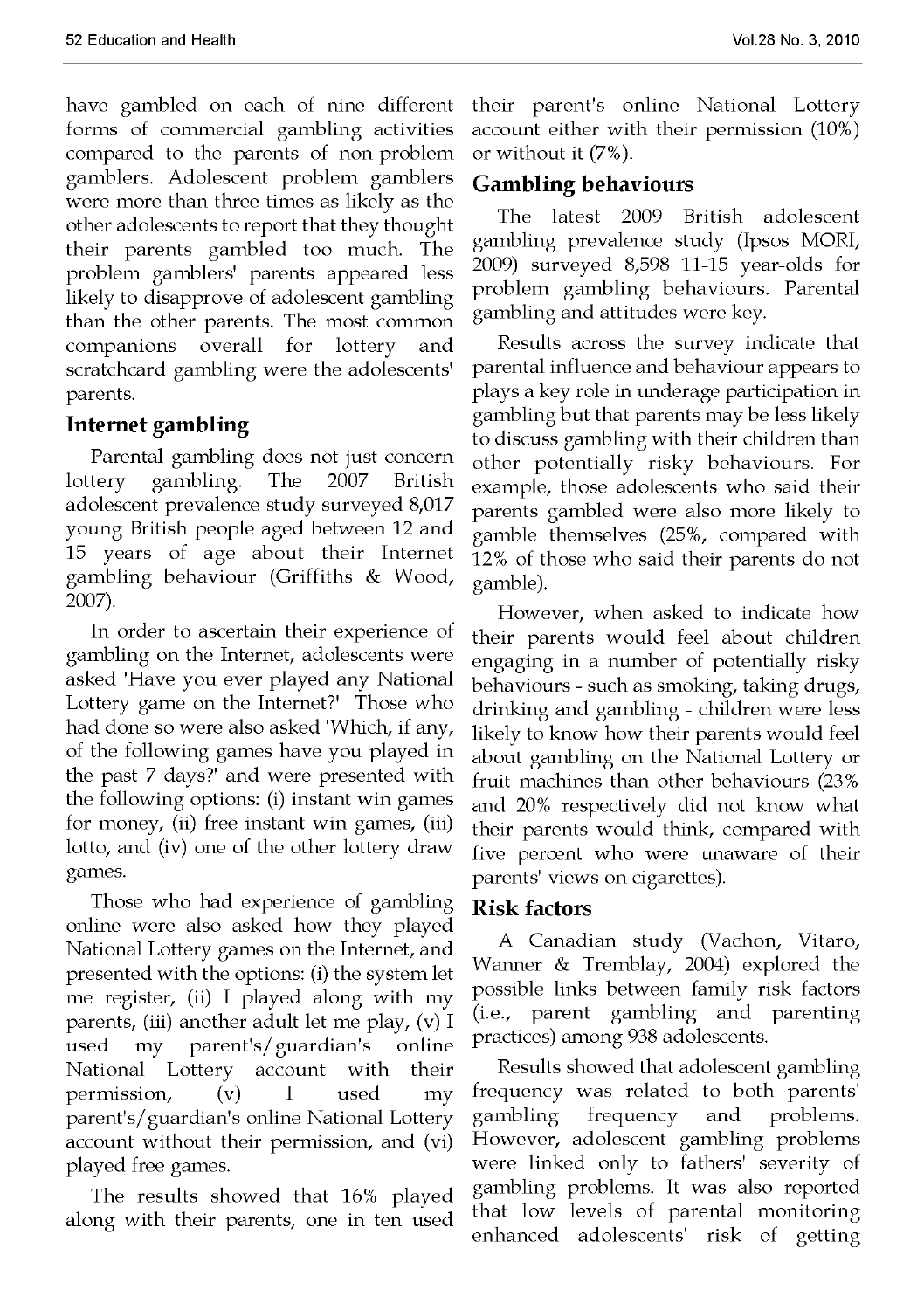involved in gambling activities and developing related problems. A higher level of inadequate disciplinary practices was also related to greater gambling among the adolescents.

# Parental attitudes

Another Canadian study carried out in 1995 (but published four years later; Ladouceur, Boudreault, Jacques & Vitaro, 1999) examined the attitudes and knowledge of parents regarding gambling behaviours among children aged 5 to 17 years.

A telephone survey of 279 parents (32% fathers and 68% mothers) was carried out in 1995 and reported that parents overestimate the age of a child's first wager and underestimate the probability that their own child has already gambled.

Almost nine in ten parents (86%) believed that the availability of gambling for children should be reduced and that schools should include prevention programmes concerning problem gambling. It was also reported that 84% of the parents would be willing to buy lottery tickets for their child.

A follow up study carried out five years later in 2000 (Ladouceur, Vitaro & Côte, 2001) with 213 respondents showed a number of changes in parents' attitudes, behaviour, and knowledge concerning youth gambling.

Parents were more satisfied with government limitation of access to gambling, and more accurately informed about legal aspects of the sale of lottery tickets. However, the percentage of parents who failed to associate youth gambling with some of its correlates (e.g., parental gambling problems) increased from 1995 to year 2000.

The improvements that were observed suggested that parents had benefited from media-transmitted information during this period. However, the deterioration of some parental attitudes suggested that it was still important to educate parents about youth gambling, and to design interventions adapted to parents' needs.

### Conclusion

Studies of children of parents who are said to gamble excessively have been found to be at consistently greater risk than their classmates who did not describe their parents as having a problem with compulsive gambling. These findings strongly suggest that without early and competent intervention, children of parents who gamble excessively: (a) will be seriously disadvantaged when attempting to solve their present adolescent and future adult problems of living; and (b) as a consequence are, themselves, high-risk candidates for developing one or another form of dysfunctional adjustment, including an addictive pattern of behaviour.

#### References

Chalmers, H. & Willoughby, T. (2006). Do predictors of gambling involvement differ across male and female adolescents? Journal of Gambling Studies, 22, 373-392.

Clarke, D. (2004). Impulsiveness, Locus of Control, Motivation and Problem Gambling. Journal of Gambling Studies, 20, 319-345.

Darbyshire P., Oster C. & Carrig H. (2001). Children of parent(s) who have a gambling problem: a review of the literature and commentary on research approaches. Health & Social Care in the Community, 9, 185-193.

Delfabbro, P. & Thrupp, L. (2003). The social determinants of youth gambling in South Australian adolescents. Journal of Adolescence, 26, 313-330

Felsher, J.R., Derevensky, J.L. & Gupta, R. (2003). Parental in?uences and social modelling of youth lottery participation. Journal of Community and Applied Social Psychology. 13: 361-377.

Fisher, S. (1999). A prevalence study of gambling and problem gambling in British adolescents. Addiction Research, 7, 509-538.

Fisher, S. E. & Balding, J. (1998). Gambling and problem gambling among young people in England and Wales. Plymouth: Centre for Research Into the Social Impact of Gambling, University of Plymouth.

Griffiths, M.D. & Wood, R.T.A. (2007). Adolescent Internet gambling: Preliminary results of a national survey. Education and Health, 25, 23-27.